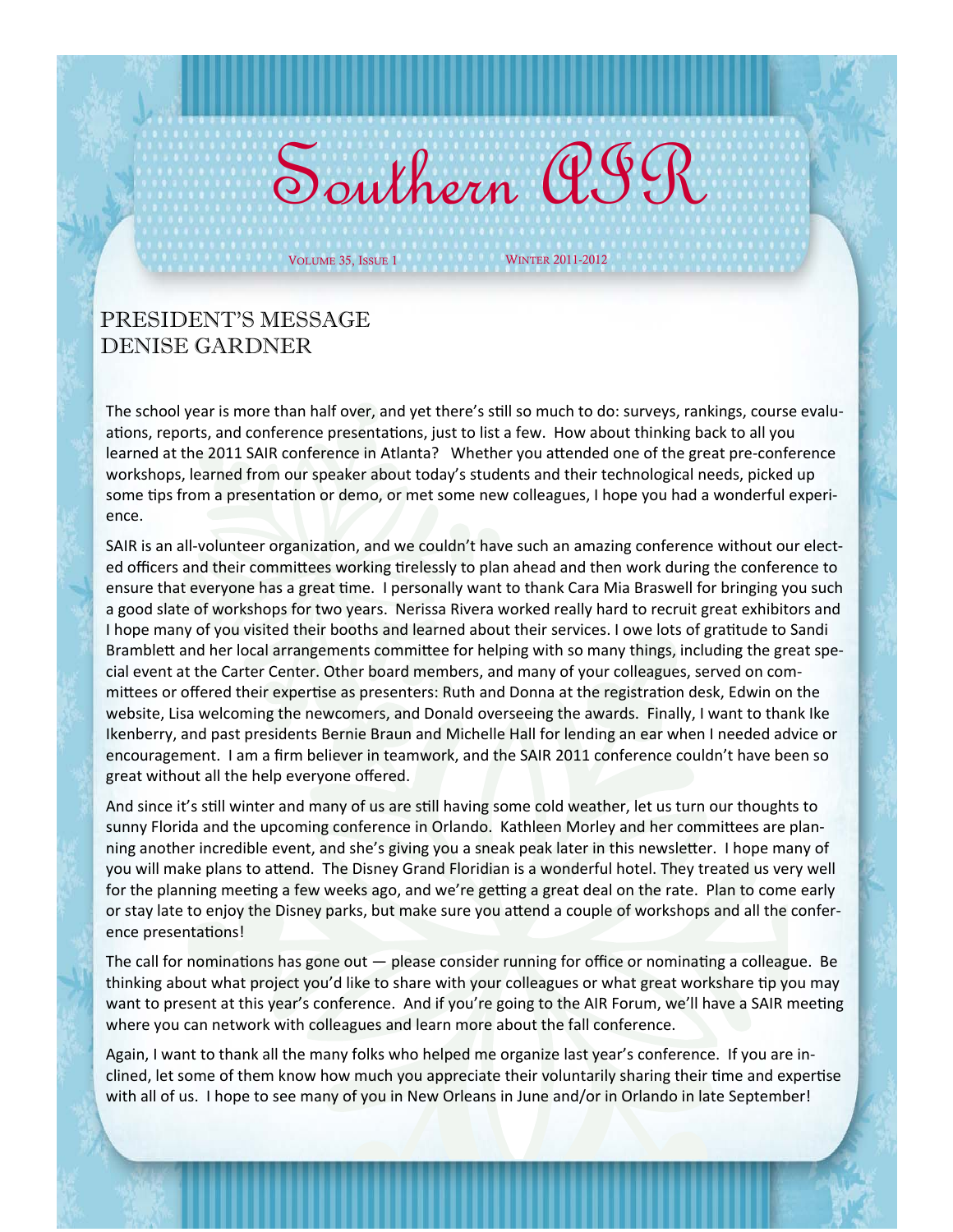

### SAIR AWARDS AND RECOGNITION 2010-2011 MEMBER-AT-LARGE, DONALD CUNNINGHAM

Two SAIR members were acknowledged for their contributions to institutional research during the Awards Breakfast. The winners of the 2011 Recognition Awards were:

### **James Montgomery Outstanding Service Award Distinguished Member Award**





 **Ross Griffith, Wake Forest University Glenn James, Tennessee Technological University** 

SAIR acknowledged winners in four publication categories during the Awards Breakfast. The winners of the 2011 Publication Awards were:

#### **Best Electronic Fact Book:**

1st Place: University of Georgia 2nd Place: Wake Forest University 3rd Place: Middle Tennessee State University

#### **Best IR website:**

1st Place: University of South Carolina 2nd Place: University of West Georgia 3rd Place: University of Georgia

#### **Best Fact Book**

1st Place: University of Georgia 2nd Place: University of West Georgia 3rd Place: Jacksonville State University

### **Best Mini Fact Book:**

1st Place: Georgia Institute of Technology 2nd Place: University of West Georgia 3rd Place: Florida State University



### *SAIR's 2011 BEST PAPER AWARD Member-At-Large Julianna Proctor, 2011-2012*

After the 2011 SAIR conference in Atlanta, members submitted presentation papers which were evaluated by a committee of reviewers. We are pleased to announce that the SAIR 2011 Best Paper was awarded to the team of **Dr. Sandra Nicks Baker, Karen J. Price, and Mary Heuser of Belmont Abbey College** for their paper, **"Measuring students' engagement on campus: Are the NSSE benchmarks an appropriate measure of adult students' engage‐** ment?" Congratulations! The winners of this award have the opportunity to present their paper at the AIR Forum in New Orleans in June 2012. To defray their travel-related costs to AIR, the team will receive a \$500 reimbursement which will be divided equally among the team members. In addition, a plaque recognizing the SAIR Best Paper Award will be presented at the SAIR Conference in Orlando in September 2012. The Best Paper Award Committee was chaired by Julianna Proctor and assisted by Matthew Campbell, Ross Griffith, Daina Henry, and Alicia Weaver.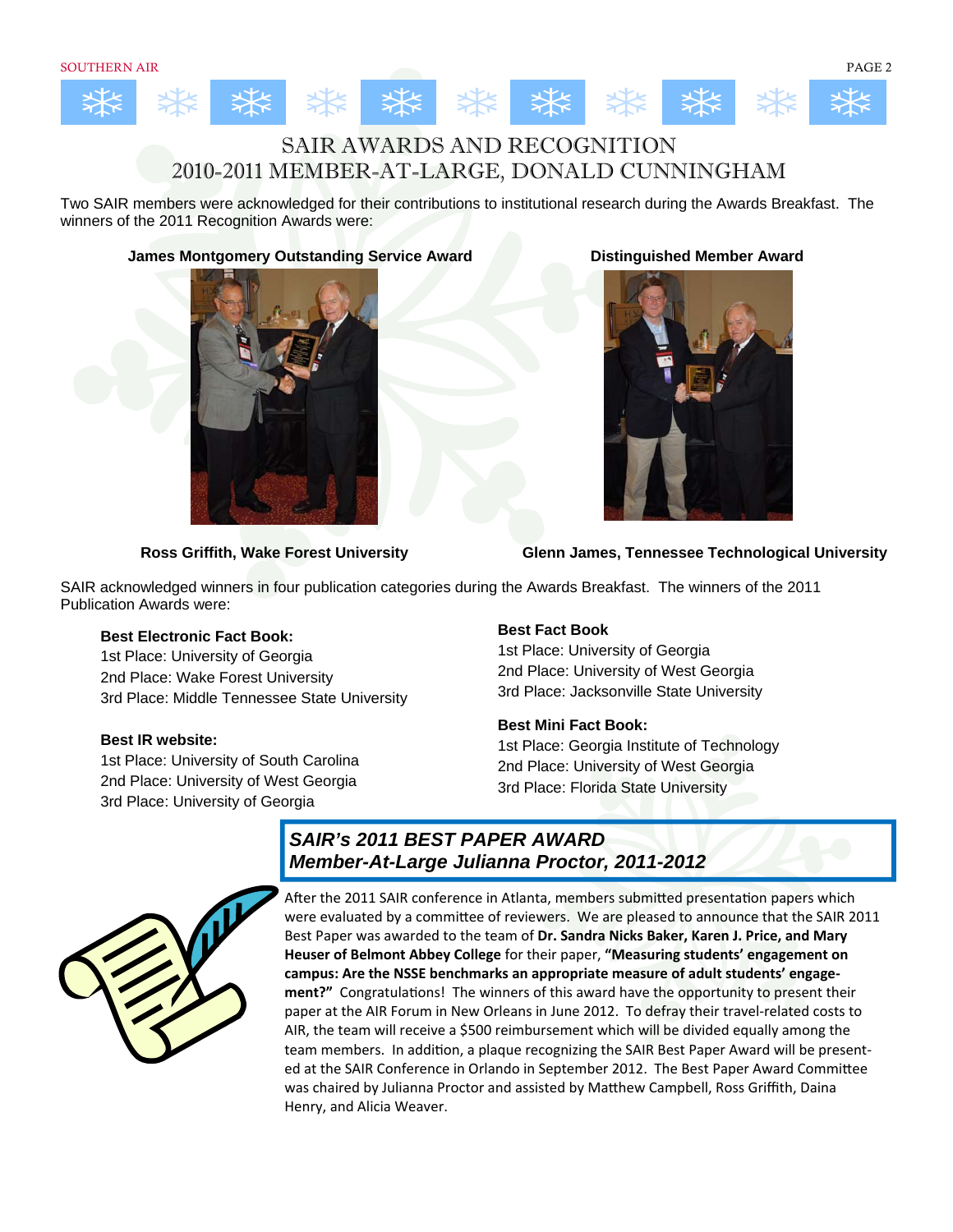## VICE PRESIDENT AND 2012 PROGRAM CHAIR, KATHLEEN MORLEY



It is my pleasure to invite each of you to Orlando for the 2012 SAIR Conference September 22-25. The conference will be held in the beautiful Grand Floridian Resort & Spa. The Planning Committee has already been hard at work putting together an informative conference filled with learning and networking opportunities. The theme of this year's conference is "The Magic of SAIR: Insight, Inspiration, Imagination".

The call for proposals will go out in April. I encourage everyone to submit a proposal for a paper, roundtable, or workshop. If you are interested in volun-

Insight, Inspiration, Imagination reering your time for the conference, please don't hesitate to contact me. There are plenty of ways to get involved - presenting, facilitating, and reviewing proposals just to name a few.

Obviously, we are in a wonderful location. We will be within shouting distance of the *Magic Kingdom®, Epcot®*, and other Disney parks – all of which are easily accessible via the Disney transportation system. Special ticket pricing will be available.

We plan to have the conference website available soon. On there, we will have tons of information regarding conference registration, hotel accommodations, and travel tips.

Hope to see you in September in Orlando!



### **2011-2012 Member-at-Large Report, Edwin Litolff**

At the 2011 SAIR Conference, twenty-one pre-conference workshops were offered in addition to the AIR/IPEDS post-conference workshop. The wide variety of workshop topics included assessment, statistics, accreditation, IR Planning, and a number of software programs including Excel, Access, SSPS, and SAS. Over 225 members attended the workshops.

The workshops received positive feedback. Some comments from attendees included:

"Thank you so much for a very 'eye opening' workshop. I will share this invaluable info with my colleagues to help promote 'good' change. Thanks."

"Very good. Very informative!"

"I really enjoyed this workshop! Thanks for putting this together. It really gave me some neat ideas for our institution. I love the idea of an assessment matrix."

"Excellent – wish I had this a year ago when I started."

"It was an awesome learning experience!! No regrets for waking up early."

"I enjoyed the workshop. I definitely learned things I can take back. Thanks for demystifying some of Excel!"

As you can see, the workshops are extremely beneficial and provide a great deal of information in an extended timeframe on Saturday and/or Sunday.

Plans are underway for the 2012 pre-conference workshops. We are looking for skilled SAIR members to offer their time to help train and inform others in Institutional Research, Planning, Accreditation, and Assessment. We are interested in providing topics that are relevant and interesting to the members. Look for information surveying the membership to ensure we offer the best workshops for 2012.

The SAIR conference in Orlando will be unbelievable and we hope you attend one (or more) of the excellent opportunities for professional development in the pre-conference workshops.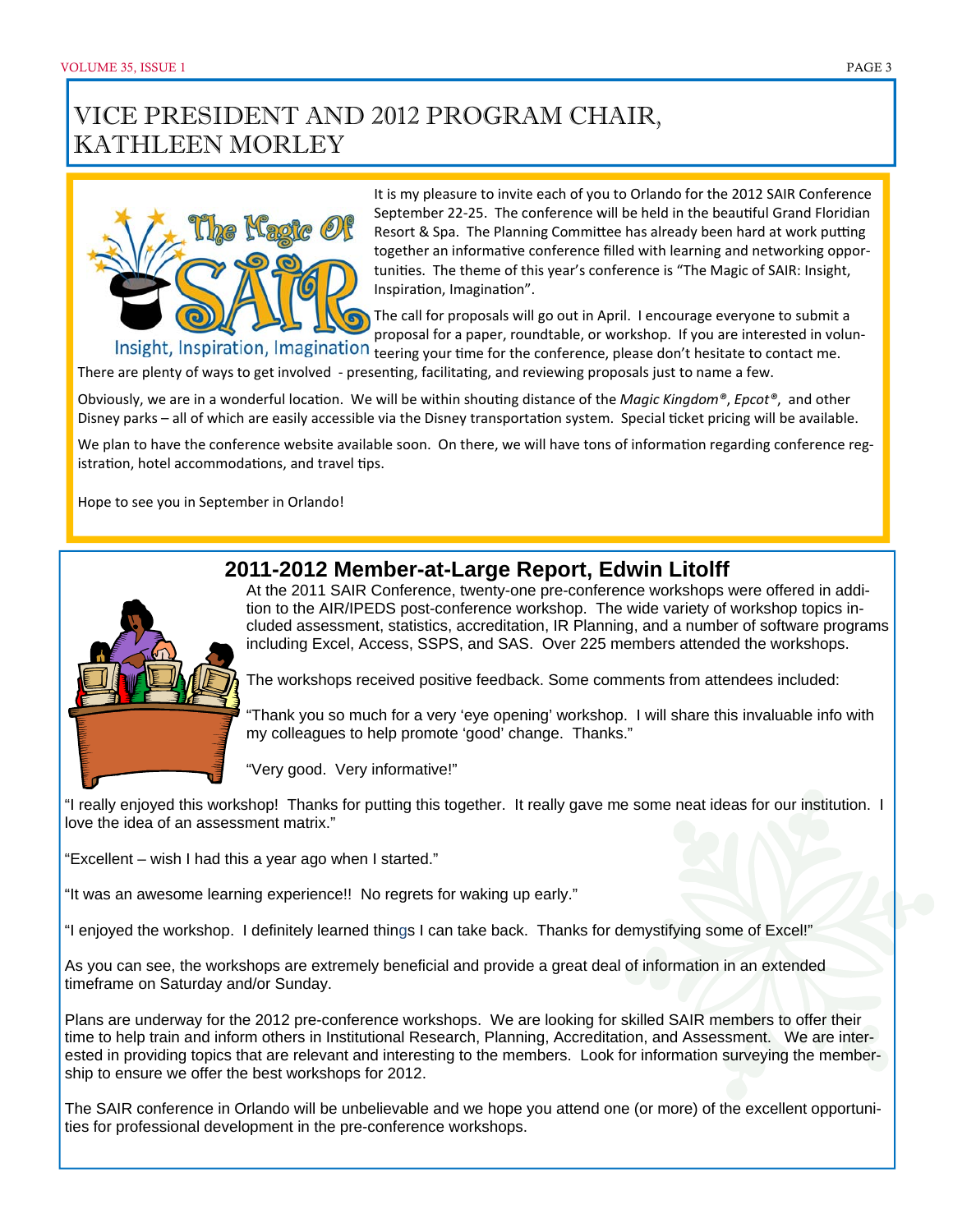### 2010-2011 ANNUAL REPORT, IKE IKENBERRY, 2010-2011 PRESIDENT

#### Greetings Fellow SAIR Members!

I am happy to report that by the time this epistle reaches you, I will have visited Savannah, Georgia the site of our 2015 Annual Conference (by popular vote of our membership). While there, I will meet with the sales representatives of the Hyatt Regency Savannah and the Marriott Savannah Riverfront hotels to negotiate contracts with both hotels. Julie Daniels of Helms Briscoe has graciously offered to be there with me during the negotiations. Julie has represented SAIR for a number of years by assisting our past presidents in obtaining the very best hotels for our conferences. Julie assisted Sandi Bramblett in securing the Grand Floridian for the upcoming 2012 SAIR Conference in Orlando, Florida to be held September 22-25, 2012. I can promise you that you will truly enjoy the accommodations, and of course, Disney World. Once we have negotiated the Savannah contracts, the SAIR Board will carefully weigh the pros and cons of the offers and make a decision on one of the hotels, which will be announced to all our members in the next edition of the Southern Air.

While in Savannah, I will be meeting briefly with several SAIR members from the immediate vicinity regarding their participation in the 2015 Conference as potential members of the local arrangements committee. Michael Crow, Savannah State University, has been in contact with at least five SAR members that have expressed an interest in being a very important part of the conference and are willing to meet with me while I am in Savannah. Thank you Mike!

The 2012 Nominating Committee, composed of Julia Pet-Armacost, David Allen, Michael Crow, Andrew Luna, and Greg Schutz, are beginning to accumulate potential members that will make up a slate of nominees for the 2012 elections. The offices to be filled this year include: Vice President/Program Chair (for 2013 in Memphis), Secretary, and two Members-At-Large. I know I can speak for the Nominating Committee when I ask each of you to consider running for one of these positions. In my thirty years of active participation in SAIR, I have yet to hear anyone who has served in any capacity on the SAIR Boards say that they had not had a spectacular time in service to our association. Yes, it is work, in addition to our daily tasks, but far more rewarding in terms of knowing that you have contributed your time and effort to a very worthy cause as a volunteer. Do you feel the vibes? Let me or one of the committee members know if you would consider running or if you have a name of someone who would consider running for any of these offices. HOLD THE PRESSES! The Call for Nominations website is up and running. Please put it to good use and nominate a likely candidate, http://www.sair.org/Call\_For\_Nominations/sair\_nominations.html.

### **Lisa Lord, Member‐At‐Large, 2010‐2011 2011 TRAVEL GRANTS**

SAIR was once again able to further support the membership by awarding ten Travel Grants, including the Bill Fendley Travel Grant, for the 2011 Annual Conference. Each recipient was very excited to receive the travel grant and expressed interest in becoming more involved in SAIR. The Travel Grants are a great resource and all members are encouraged to apply.



## **2011 Newcomer's RecepƟon and Mentoring Program**



SAIR's newest members arrived in Atlanta ready to get involved with SAIR. At the reception, Newcomers were able to meet their SAIR colleagues, gain valuable insights, and enjoy delicious ice cream treats. The reception provides a fun welcome to SAIR and is a perfect way to begin life-long professional

relationships. All SAIR members are encouraged to attend the reception to welcome newcomers. Special thanks to Campus Labs for donating notebooks to Newcomers.

A new Mentoring Program was introduced at the 2011 Conference and over thirty mentors were recognized at the Newcomer's Reception. We appre-

ciate the Mentors' commitment to SAIR by agreeing to serve in this role alongside SAIR Newcomers. Special thanks to Mary Harrington and Mitzy Johnson for implementing this program.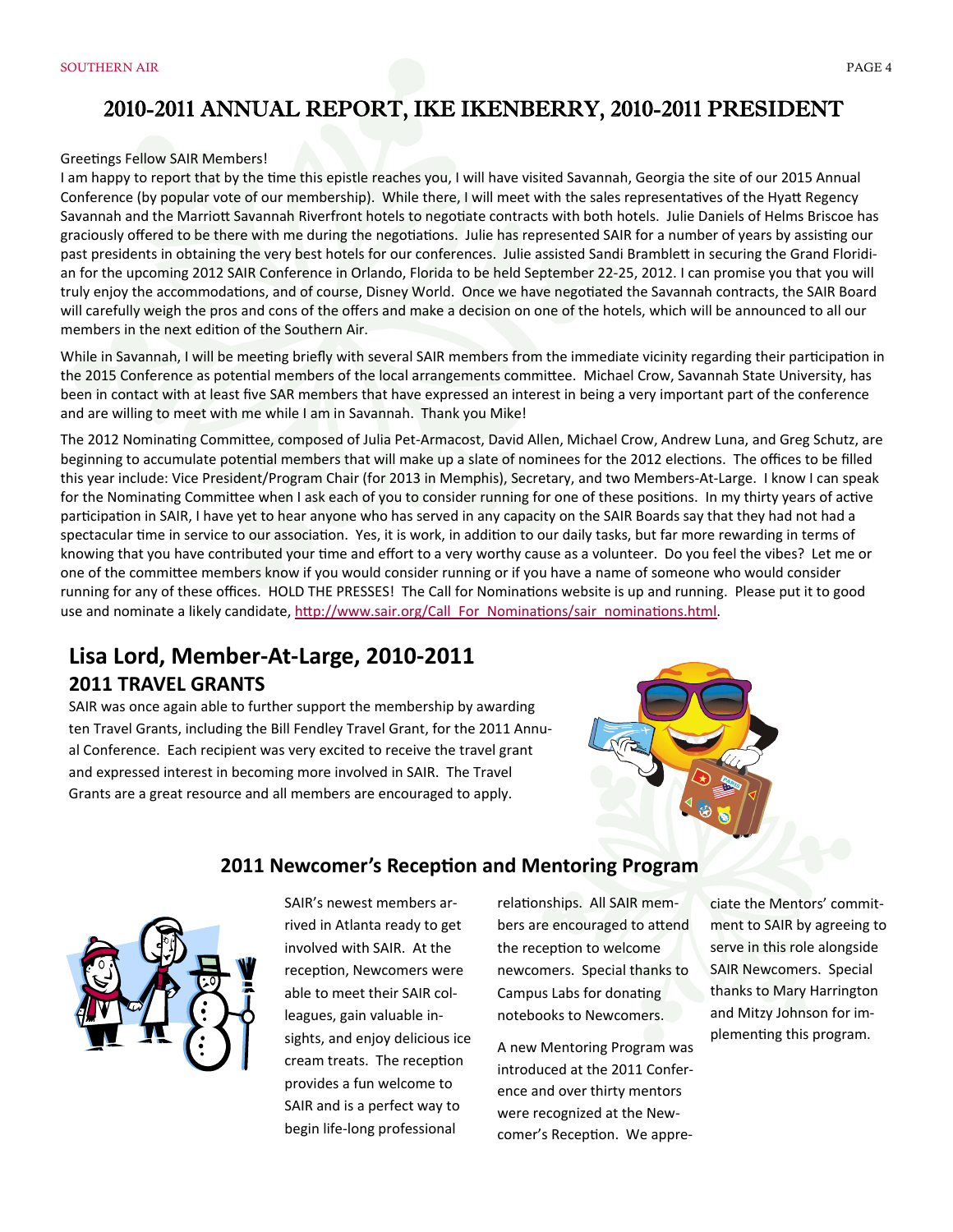# AND NOW…..A WORD FROM SAIR AFFILIATES



#### **FAIR 2012 Conference News!**

The Florida Association for Institutional Research held their Annual Conference February 16-17, 2012. The two-day event featured 17 member presenta-

tions, two sponsor presentations, three birds of a feather sessions, and one speed networking session. Visit http://www.florida -air.org/ for more information

### **MdAIR Future Events**

Save these dates:

May 4-Spring Institute at Goucher College July 20—Summer Drive-In at Mount St. Mary's University October 19—Fall Conference at Morgan State University. More details will follow on the MdAIR website at www.mdair.org.

### **NCAIR 2012 Annual Conference: "The Art of InsƟtuƟonal Research"**

**March 12‐14, 2012**

**Graylyn InternaƟonal Conference Center**

### **Winston‐Salem, NC**

Pre-conference workshop: "Principles, Persuasion, and Perspective" Led by Dr. Steven Sheeley, Vice President, SACSCOC

#### **Keynote speakers:**

Dr. Christina Leimer, Associate Vice President for Institutional Effectiveness, California State University, Fresno Dr. Harold Martin, Chancellor, North Carolina A&T State University

There is also a full schedule of presentations by our colleagues. Sessions typically include recent institutional studies, accreditation, best practices, or technical tools that can help us in our work. Please plan to come join us for another excellent conference!

### **To Register for the NCAIR Conference:** hƩps://secure.airweb3.org/ncair/ **Graylyn Online registraƟon for guest rooms:**

The online site for reservation is: http://www.graylyn.com

Click "Guest Rooms" in the left column, Select "Make Reservation" in the left column, Select "Meeting and Wedding Reservation" in the middle of the screen. Complete the online form and be sure to indicate "NCAIR Conference" in the "Notes" box

For questions about NCAIR or the NCAIR Annual conference, contact: Scott Jenkins, NCAIR 2012 Conference Program Chair and President-Elect or Heather Langdon, NCAIR President Or visit the NCAIR site at: http://www.ncair.net



**SAIR colleague, Sandi BrambleƩ, is on the AIR ballot for the posiƟon of Vice Presi‐ dent. Deadline for voƟng is March 16, 2012. AIR members received email noƟficaƟon of the elecƟon. Please consider show of sup‐ port for Sandi in casƟng your vote.**



### **A Note from the SAIR Board…….**

The SAIR Board is in the process of reorganizing the judging criteria for Best Paper, Best Electronic Fact Book, and Best IR Website. Upon completion, we will make this information available on the SAIR website.